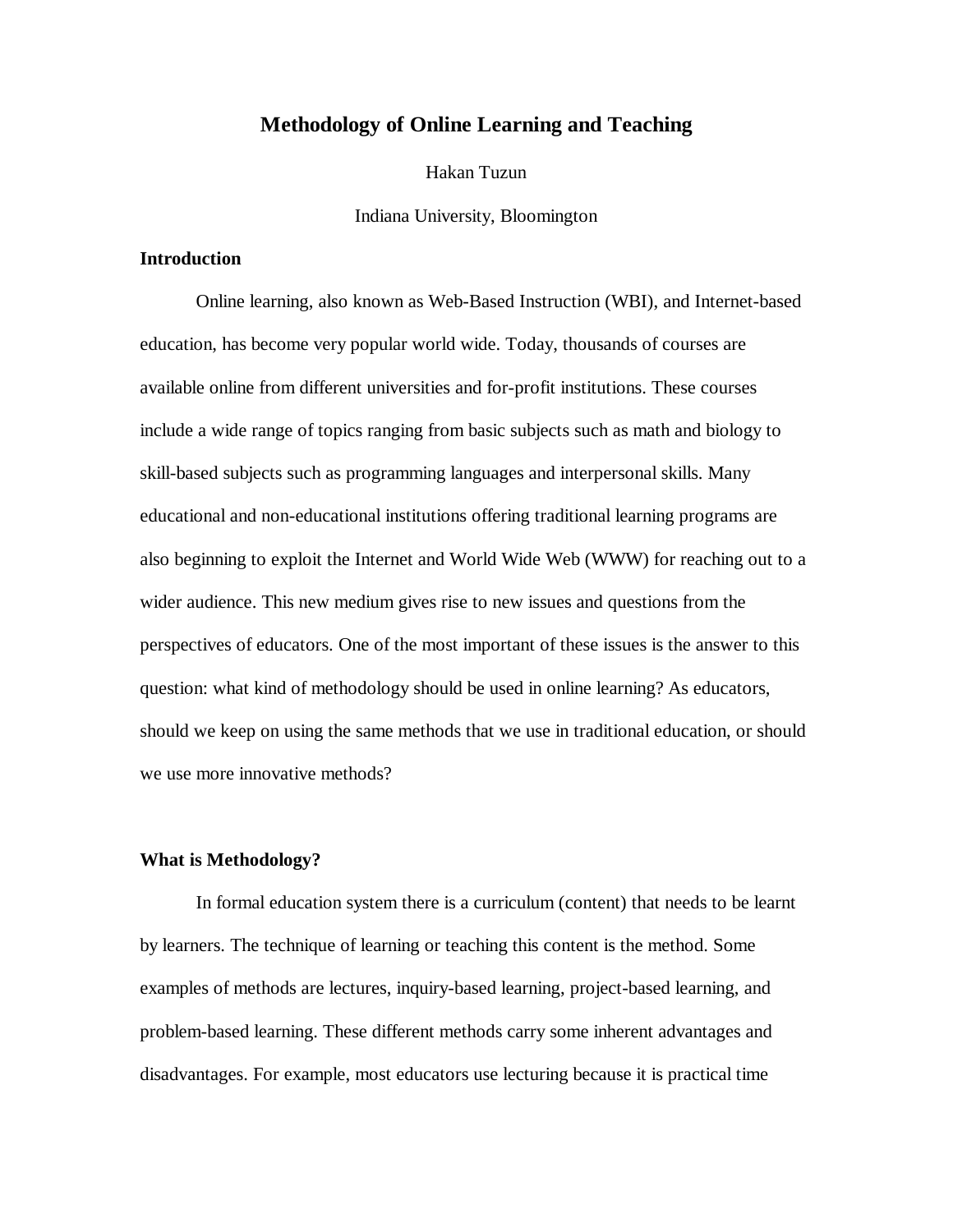wise. However, since lecturing is instructor-centered and it is usually carried one-way (instructor to students), it becomes boring for learners and create motivational problems.

Over the years the method of teaching became more important than the content in education, because the diffusion of communication and network technologies made a vast amount of different content readily available to many people. As an example, Massachusetts Institute of Technology (MIT), one of the most prestigious universities in the USA, announced in 2002 that it would make its entire curriculum freely available on the Internet over the next ten years. In this way, the MIT showed that it was their method of teaching, and not the content that was important in their education.

Traditional formal education is based upon a paradigm generally called "knowledge reproduction model." The methods used in this model are verbal lecture, printed handouts, drill and practice sessions, structured classroom activities, and office hours (Lightfoot, 2000). In this model, students are seen as passive learners. The purpose of teaching is to transfer static body of knowledge from sources, like instructor and books, to learners. On the other side, the research findings claim that all kinds of learning are promoted when the methods of teaching favor active learning. For example, after a literature review on this issue, Merrill (2002) identified that learning is promoted when learners are engaged in solving real-world problems, when new knowledge is demonstrated to the learner, and when new knowledge is applied by the learner.

Computer mediated communication and online learning in general support this kind of active learning. According to Imel (1997) the most important distinguishing characteristic of WBI is the emphasis on instruction and not just on information delivery. For this reason, WBI should be designed by basing it upon the cognitive-based theories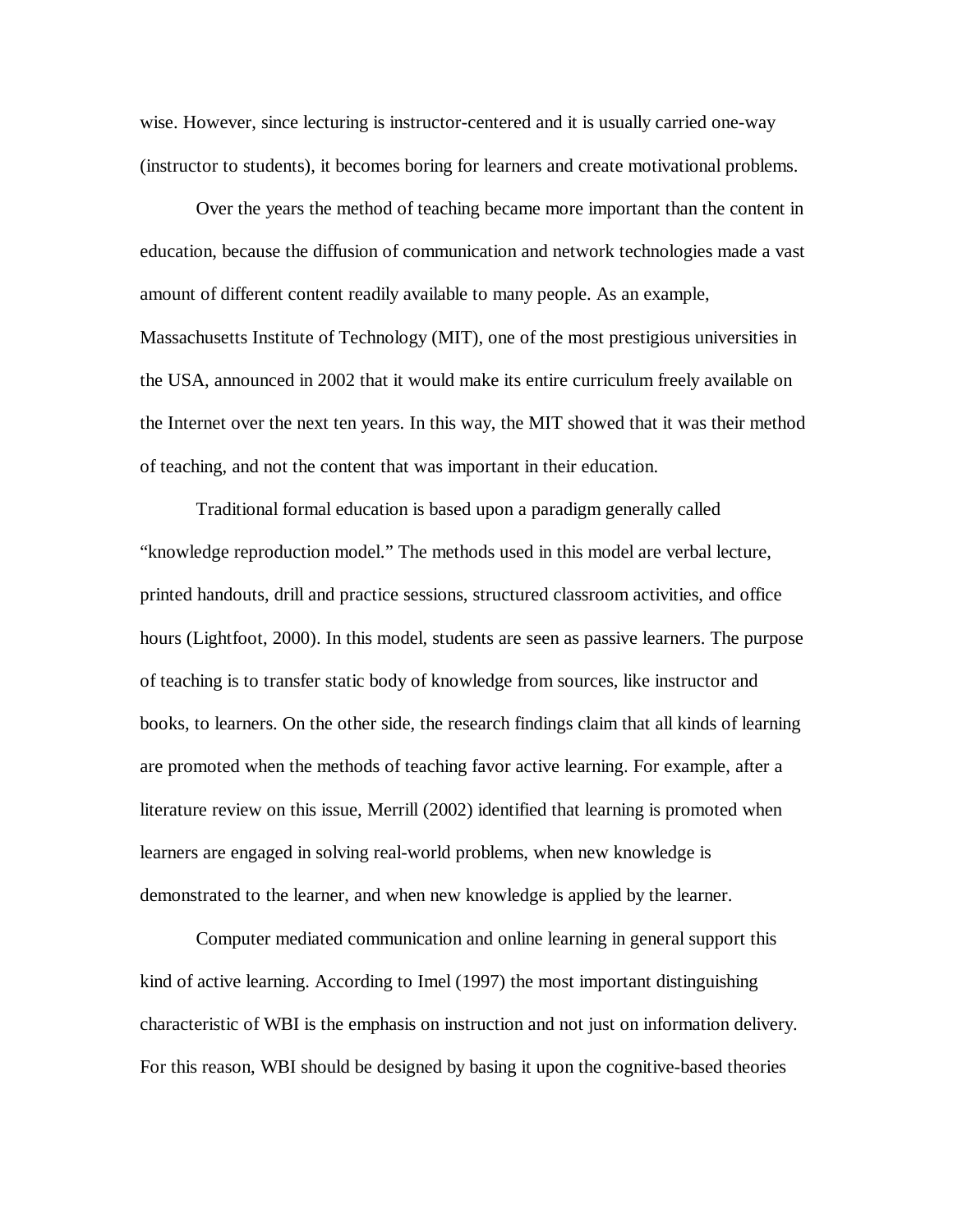of learning, where learners purposefully interact with the environment, solve real-world problems, practice the knowledge, and thus become an active learner.

### **Active Learning Strategies in Online Learning**

Multiple strategies can be used in an online course to support the active role of the students. Among these different strategies the role of instructor, practicing the knowledge, collaborative learning, and feedback are discussed below.

### *The role of instructor should be that of mentor or supporter*

In online courses, instructors should not be talking heads like they used to be in traditional courses. In this sense, presenting video clips of a lecturing instructor in an online course as the only source of information is a bad practice. This leaves the learner in a passive state. Such video clip resources can be utilized in a more active way. For example, learners and instructors can participate in online chat discussions after watching these video clip resources. In addition to facilitating online discussions, the instructors might focus on students' learning. For example, they can send supporting e-mail messages to encourage learner participation in course activities. The online learning environments afford the opportunity to shift the role of instructors from "delivering" to "listening and supporting" (Doubler, Grisham, & Paget, 2003).

### *Learners should practice what they learn*

Bruner (1973) considers two kinds of knowledge in the learning process: knowledge as detached, which is meaningless, and knowledge as a guide to purposeful action. Detached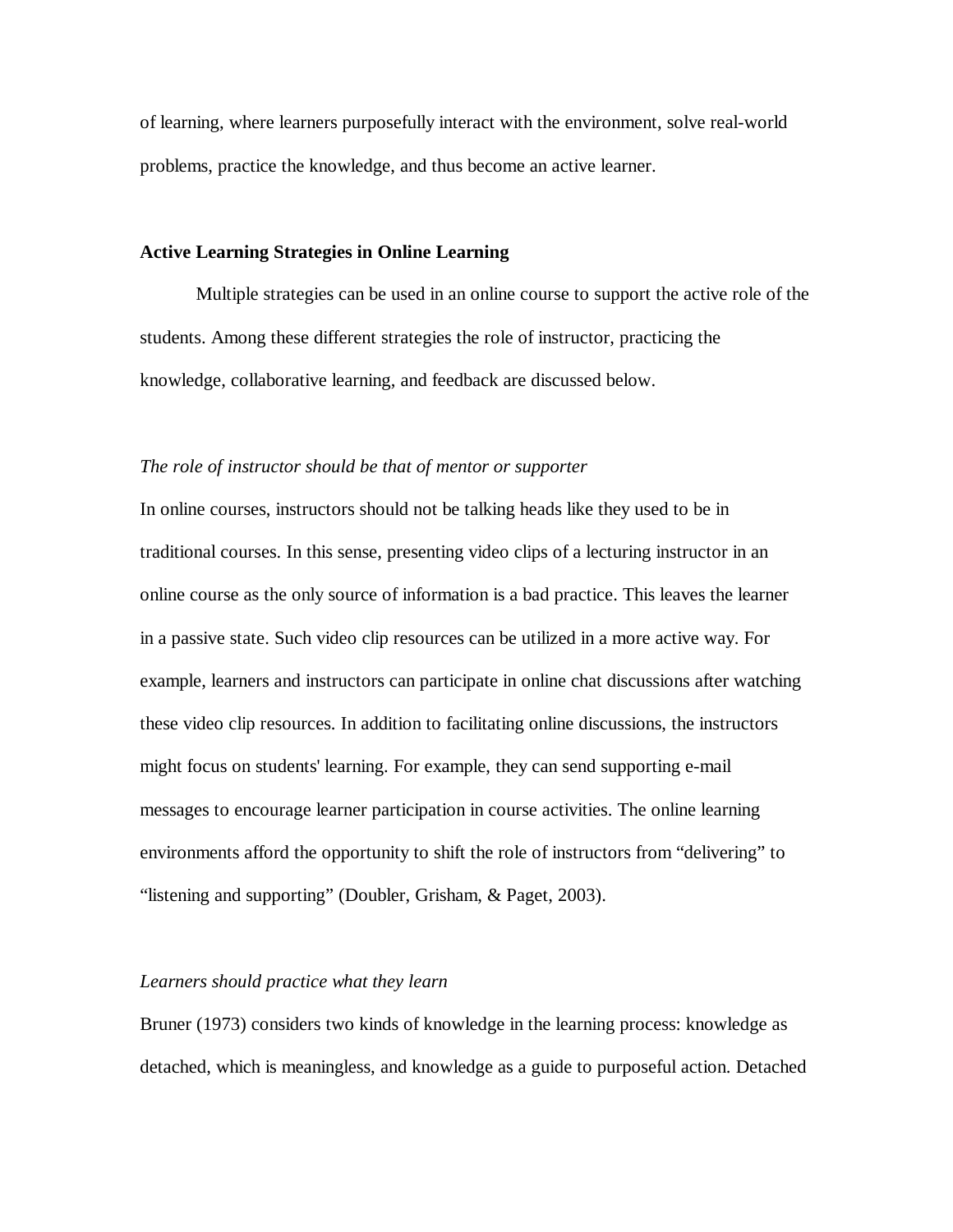knowledge is competence; when that knowledge is used for purposeful action it is performance. For many people, knowledge is helpful when it is used in action. For example, in an online course on basic accounting skills learners might learn basic concepts such as planning, controlling, and decision making in business organizations; however, their accounting skills does not improve until they use that knowledge in a meaningful business-related project. In a similar way, Dewey (1938) advocated the importance of experience in learning, which involves real-world participation. To accomplish this strategy, learners might work on papers or participate in real-world projects. These kinds of artifacts provide opportunities for learners for showing what they have learnt in the course.

#### *Learners should be provided collaborative learning opportunities*

Recently, learning theories that emphasize collaborative learning are on the rise. For example, the situated view gives importance to *activity* rather than knowing and emphasizes the reciprocal character of the interaction through which individuals, as well as cognition, are considered socially and culturally constructed (Barab & Plucker, 2002). According to this view, the knowledge is distributed among people and their environments including the objects, artifacts, tools, books, and the communities of which they are a part. Therefore, learning depends not only on the individual but also on social relations. Collaborative learning opportunities in online learning environments can provide linkages among the factors of the context. Asynchronous communication modes such as e-mail and threaded discussion groups, and synchronous communication modes such as chat, instant messaging, and audio and video conferencing tools in an online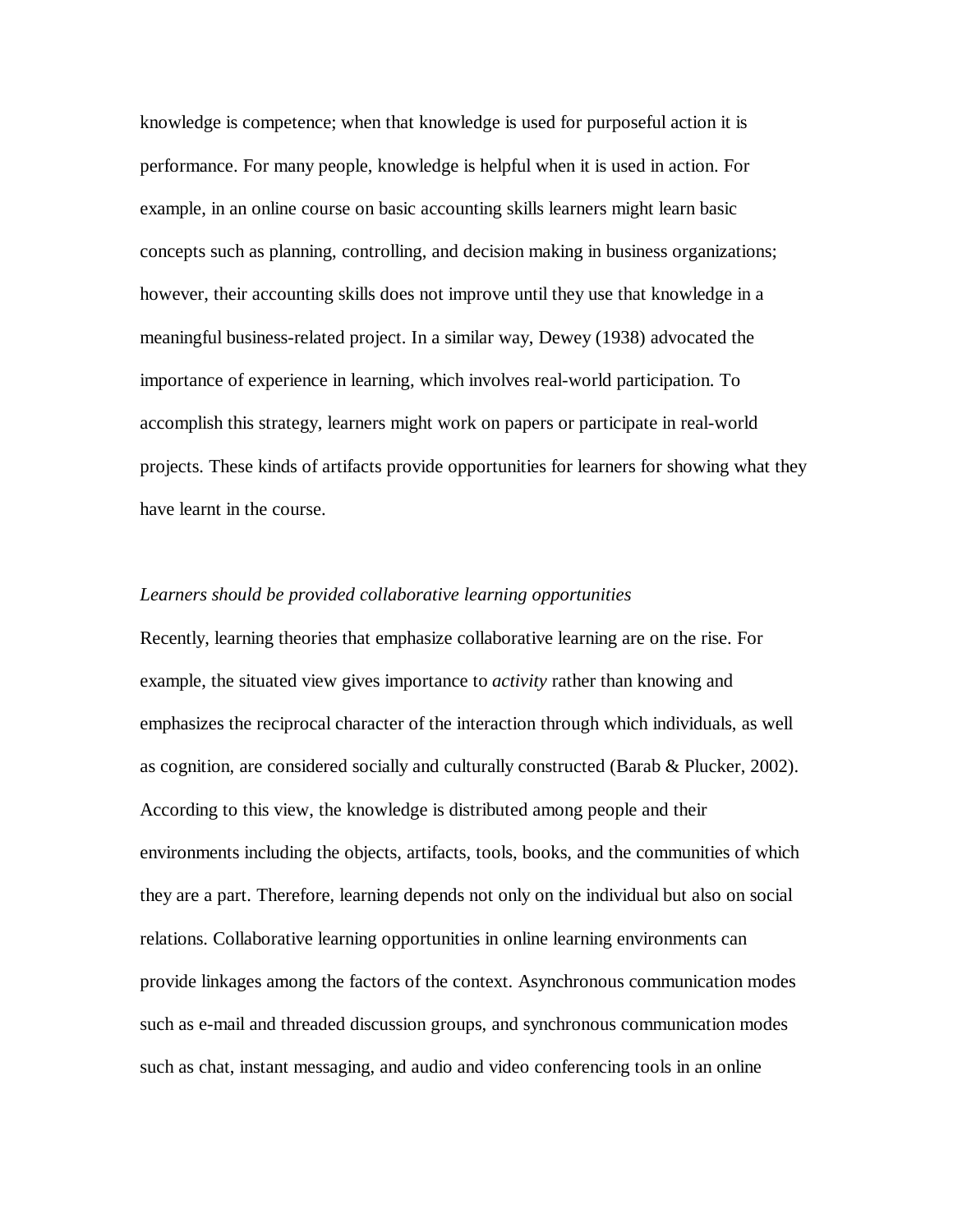course can link remote participants. By using these modes, the remote learners can participate in cooperative projects or papers.

### *The purpose of feedback should be to improve the learning process*

Dewey (1916) points to the importance of trial and error in experiences; learners simply do something and when they fail they do something else until it works. In traditional learning environments, like schools, this phenomenon is not recognized and learners are expected to perform above a standard in their first trial. Then their performances are graded and that experience is considered to be concluded. On the contrary, an experience that is improved over time encourages learners to come back to the learning context. The projects or papers undertaken by students in online courses might be broken down into several steps to facilitate this "layered" feedback mechanism.

### **Conclusion**

The literature suggests that one of the biggest advantages of Web-based courses is that they provide anytime and anywhere learning. It was argued in this paper that the pedagogy of online courses should be driven by active learning strategies. Implementing these strategies might not fit into the "anytime" and "anywhere" features of the Webbased courses. For example, real-time collaboration of learners requires their arranging a time and meeting in the online (or offline) space. Therefore, it is important to consider other contextual factors of the online course along with the methodology of the course.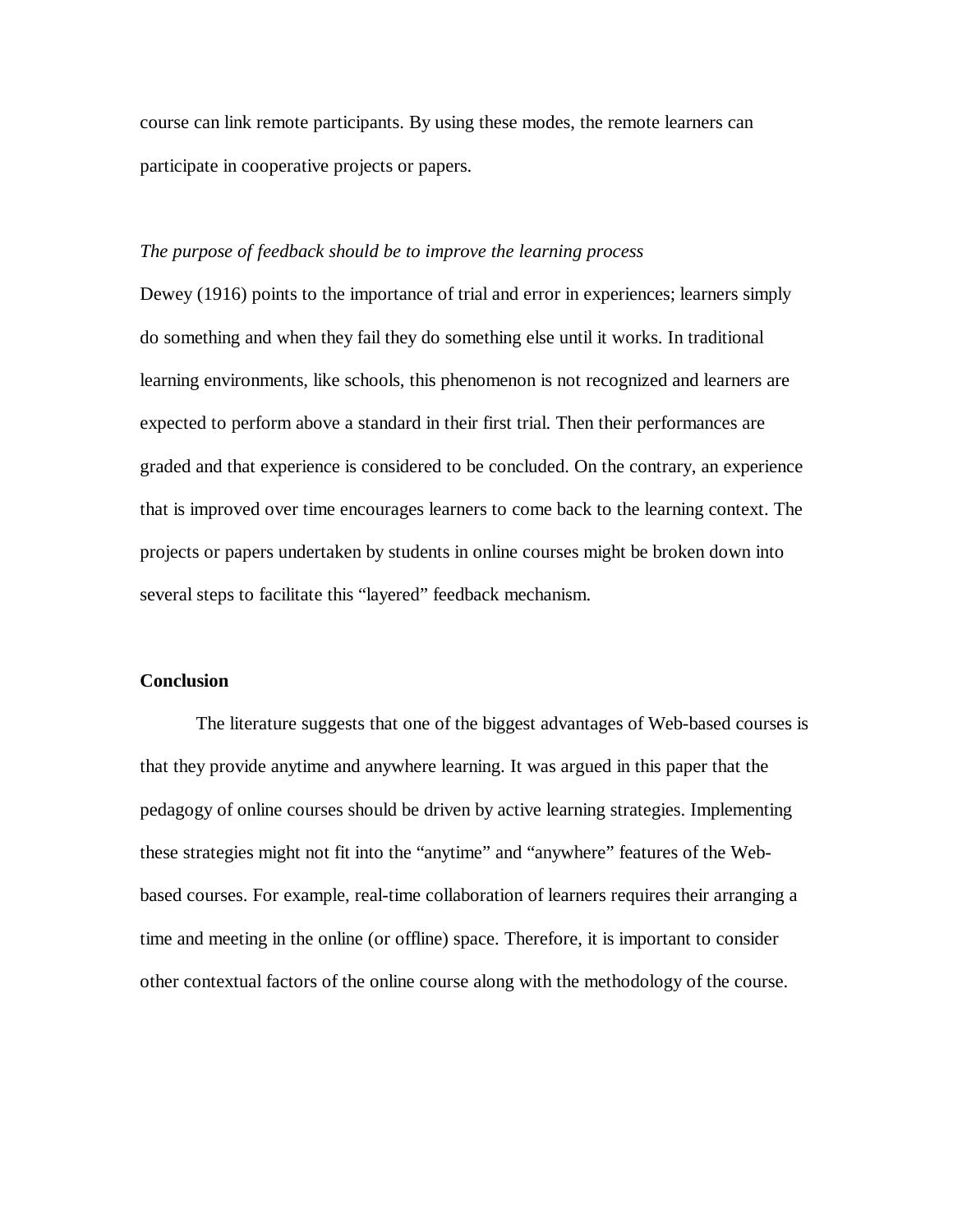### **References**

Barab, S. A., & Plucker, J. A. (2002). Smart people or smart contexts? Cognition, ability, and talent development in an age of situated approaches to knowing and learning. *Educational Psychologist, 37*(3), 165-182.

Bruner, J. S. (1973). *The relevance of education*. New York, NY: Norton.

- Dewey, J. (1916/1966). *Democracy and education: An introduction to the philosophy of education*. New York, NY: The Free Press.
- Dewey, J. (1938/1963). *Experience and education*. New York, NY: The Macmillan Publishing Company.
- Doubler, S. J., Grisham, L., & Paget, K. F. (2003). *Emerging faculty role: Teaching for deep understanding online*. Paper presented at the annual meeting of the American Association of Colleges for Teacher Education, New Orleans, LA. (ERIC Document Reproduction Service No. ED 473 257)
- Imel, S. (1997). *Web-based training: Trends and issues alerts*. (ERIC Document Reproduction Service No. ED 414 446)
- Lightfoot, J. M., (2000). Designing and implementing a "full-service" classpage on the internet. *Journal of Educational Multimedia and Hypermedia, 9*(1). 19-33.
- Merrill, D. (2002). First principles of instruction. *Educational Technology Research and Development, 50*(3), 43-59.